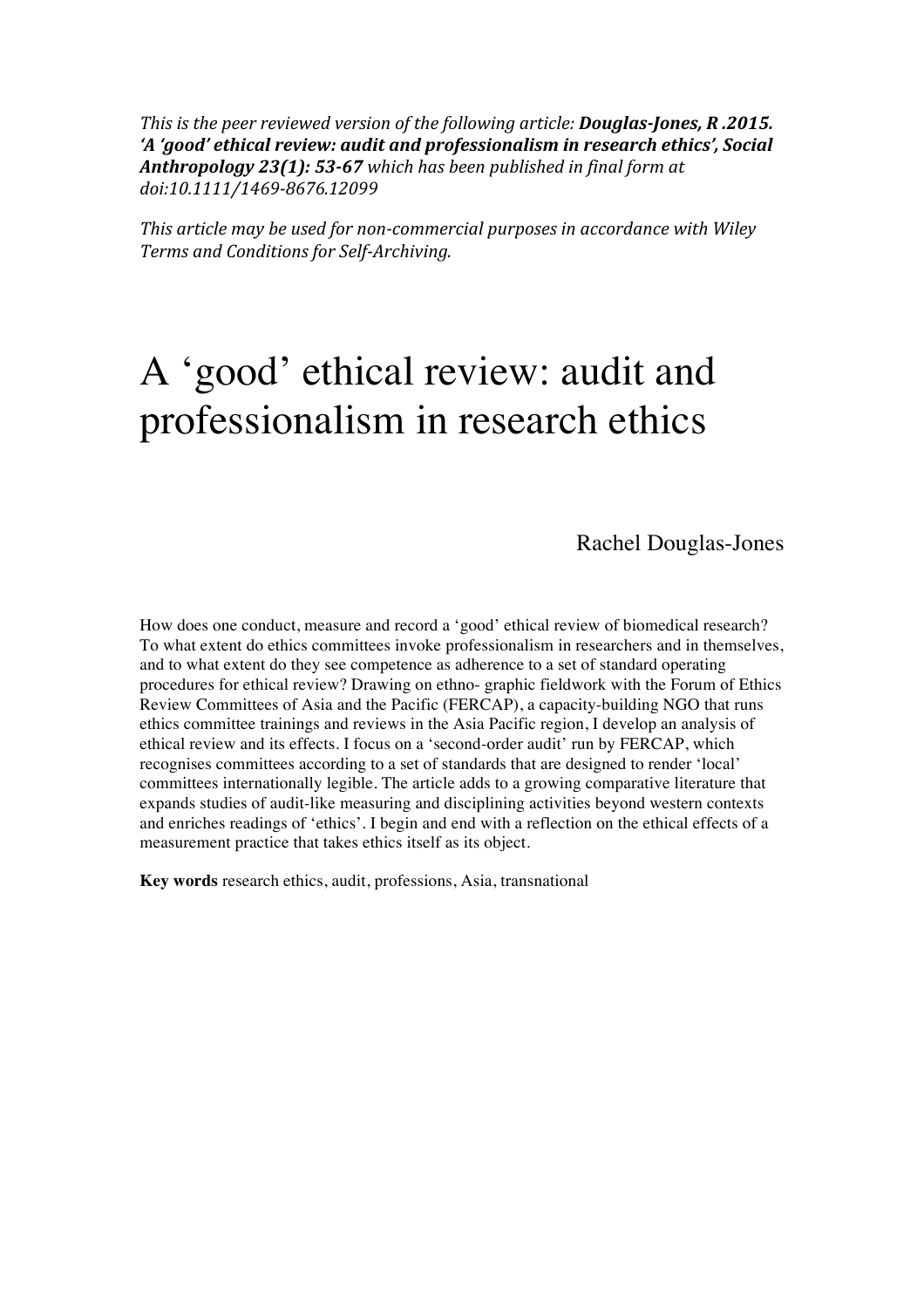# **Introduction**

 $[53]$  <sup>1</sup>What are the ethical effects of a measurement practice that takes ethics as its object? To address this question I explore the assessment of biomedical research ethics commit- tees conduct in five Asian countries by a regional  $NGO<sup>1</sup>$  I pay particular attention to the relationship between audit processes and the idea of being a 'good professional' (Pels 2000; Exworthy and Halford 1999). This was a central question to members of the organisation I worked with: how does one conduct, measure and record a 'good' ethical review of biomedical research? If one is seeking to foster ethical behaviour, they ask, should one look to audit-based practices, or attempt to shape people's sensibilities and actions?

These questions circulated during 2009–10, as the Forum of Ethics Review Com- mittees of Asia and the Pacific (FERCAP) was working to train and evaluate ethics re- view committees.2 My ethnographic work with FERCAP explored how practices of ethical review are being taken up in government and private hospitals and universities across the region. Working with over 100 institutions and 300 individual members, including doctors, academics and research administrators, FERCAP was the most successful of five arms of the Strategic Initiative in Developing Capacity in Ethical Review (SIDCER), funded in part by the World Health Organization's Tropical Disease Research section. Operating from a two-person office based at Thammasat University, Bangkok, FERCAP's main activities involve travel across the region to conduct training, [54] and their key activity of surveying and recognising (not auditing or accrediting) ethics review committees in Asia and the Pacific region. Through this sur- veying work, they bring standards to bear on what constitutes a 'good ethical review' and, alongside a process-oriented definition of doing ethics, give attention to the pos- sibilities for an ethics of individual reform. But how they carry out their auditing work has characteristics that set it apart from the well-known effects and tactics of audit (Strathern 2000). It is their approach that interests me here, since it imbues the measure- ment of 'ethics' [ethical review] with certain ethics of practice [reviewing ethical review].

Building on Power's 1994 work and essays collected in Audit cultures (Strathern 2000), scholars have traced how, as audit-based mechanisms shift 'domains', they re-work relationships, responsibilities, accountabilities and forms of governance (Strathern 1992). Two recent examples demonstrate these technologies of governance and our theorising about them. Merry (2011) has examined indicators as a mode of 'measuring the world', characteristic of the 'dissemination of the corporate form of thinking and governance into broader social spheres' and the need for critical analysis 'in the contest over who counts

 

 $1$  Page numers in square brackets indicate published page numbers. They are inserted where the new page *begins*. Other notes in this text are *endnotes* and can their associated content be found at the end of the text.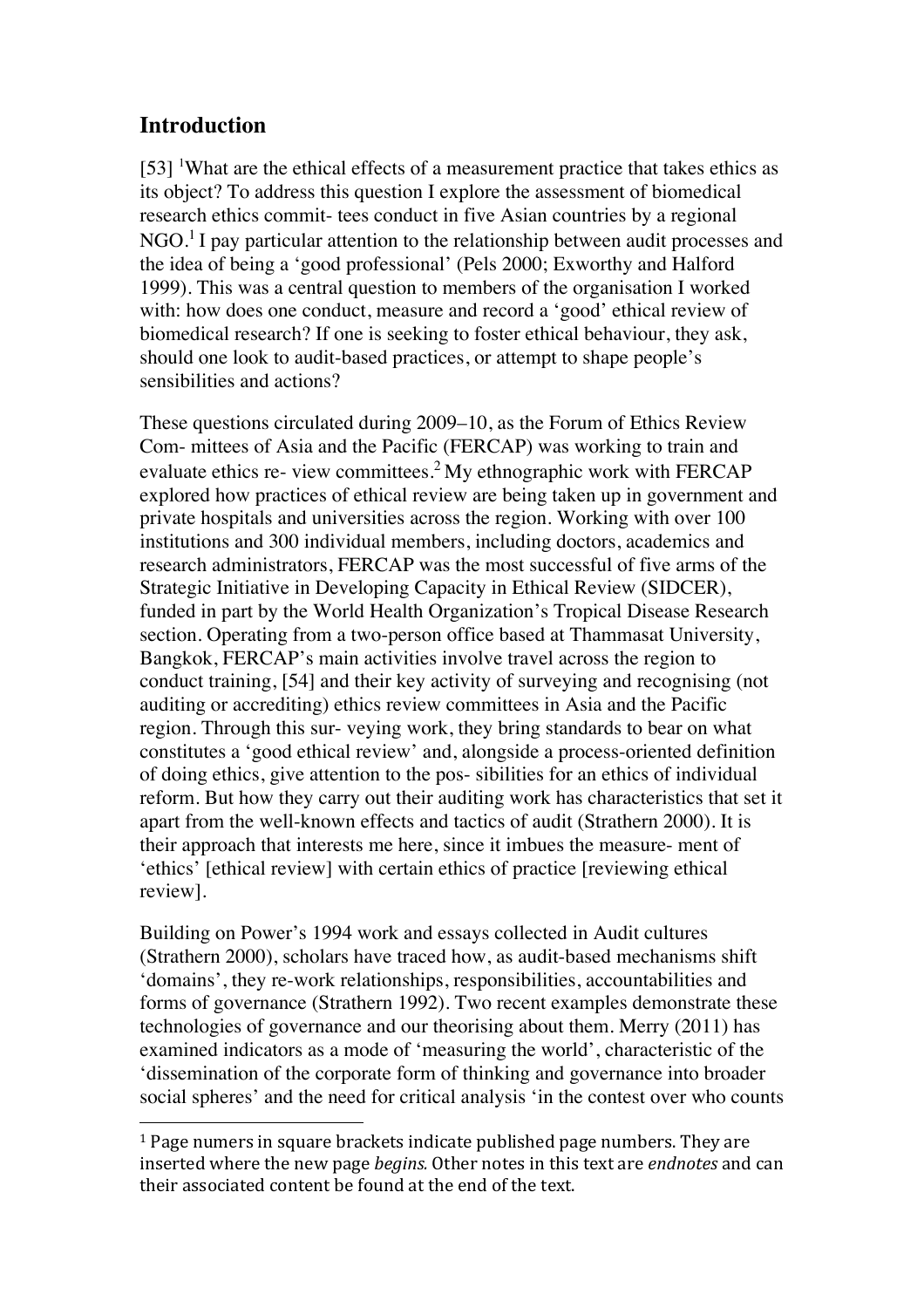and what information counts' (S83, S85). In a similar way, STS scholars Jensen and Winthereik (2013) have used their study of Danish aid auditors to advance understandings of how audit regimes 'loop' in upon and come to apply to those who administer them: auditors, too, are now subject to audit (cf. Power 1994: 7–8).

This article adds to these debates by exploring how ethics operates as a form of governance: it sketches the relationship between the measurement mechanisms of FERCAP's activities and the way committee members talk about their roles. However, if ethical review of biomedical research is a kind of first-order audit, FERCAP's work in reviewing and 'recognising' ethics committees' activities is a second-order audit. It fulfils Power's prediction that the logic of audit may be to 'replace the monitoring of quality [ethical review] with the monitoring of systems to monitor quality [the recog- nition program]' (1994: 6). FERCAP's activities at the intersection between ethics and audit constitute a form of 'mutual reference point' (Strathern 2000: 282), whereby a codified ethics 'could be thought of as an enlarged or magnified version of audit: it specifically relates 'good practice' to individual conduct' (Strathern 2000: 292). Here, how- ever, the conduct is that of the collective, the committee, whose biomedical members collapse a distinction between a community whose individual conduct is being checked (biomedical researchers) and those who do the checking (committee members). Fur- thermore, their 'good practice' becomes a question of doing ethics ethically, a topic ex- plored in Peter Pels' work (1999, 2000). In his interrogation of the specific interface of ethics and anthropology, he traces in broad strokes a common history for a romantic ethics and a utilitarian economics, identifying as the outcomes the poles of audit and professionalism between which a 'liberal pendulum' swings (2000: 148). Using Campbell's (1987) revision of Weber's Protestant ethic, Pels identifies at one pole of his 'liberal pendulum' a romantic ethic tied to feeling and liberated by the imagination. At the other pole is a utilitarian and productivity-oriented ethic, in which economic calculation demonstrates moral excellence (Pels 2000: 147–8). In what follows, I attempt to divorce Pels' rich argument from its investment in the anthropological pro- fession and turn it in on the governance of biomedicine through ethical review. FERCAP's work exists because of ethical review processes, a (utilitarian) mode of governing biomedical research rooted in distrust of the medical professional [55] (romantic). This tension he identifies between these utilitarian and romantic poles is ev- ident in the question FERCAP asks itself: where should one look for governance of biomedical research – professional sensibilities or measurable processes? That it has be- come such a question is indicative of the generation of an intriguing dichotomy. If Pels' liberal pendulum is suspended, in this case, between a romantic professionalism and utilitarian audit, what are the different meanings of 'ethics' in effecting these different strategies of governance?

Pels's groundwork allows me to situate the work of FERCAP in a context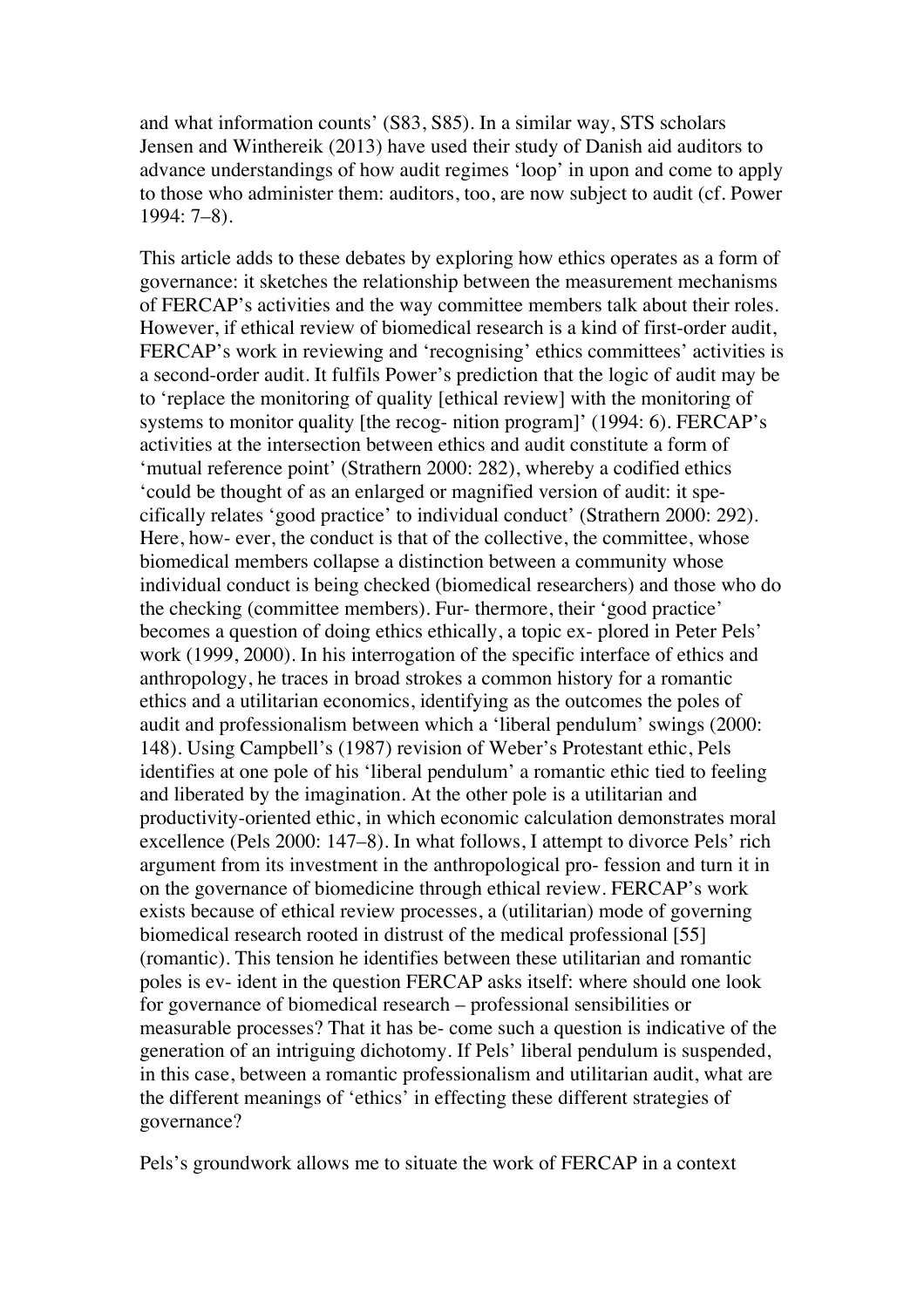where 'ethics' has moved from being in the custody of the medical profession, to being some- thing that is done 'to' medical professionals, through institutions such as the ethics committee. It is furthermore something researchers can 'get', or receive. The first sec- tion of the following attends briefly to the way in which bioethical histories of the USA are told in FERCAP's Asian trainings, demonstrating how sites of biomedical re- search are linked now not only by experimental practices, but also by particular forms of 'ethics practice'. I build here on the work of the UK historian Duncan Wilson, whose research showed how ethics review committees separated ethics from profes- sions during the burgeoning era of audit. The second section examines the contempo- rary effects of that shift through FERCAP's activities, showing how their work across Asia operates as a second-order audit, reviewing and 'recognising' committees' prac- tices of review. In training and reviewing ethics review practices, we see the ordering and auditing work of governance techniques beyond the nation state. The third section returns ethnographically to the relationship between the audited and the professionalised self, to describe ethics as a technology of governance that simulta- neously engages with, and matures out of, the limits and disappointments of ethical review as a pre-emptive audit. I suggest that in FERCAP's practices we find not only new calculations of audit practices, but also configurations of familiar states of responsibilisation.

#### **Profession to audit**

Collectively, the papers assembled here observe that audit regimes increasingly oper- ate beyond the nation state (Shore and Wright, this issue). FERCAP's work is trans- national, and my own fieldwork as an observer and trainee surveyor took place in five of the ten Asian countries in which they work: Sri Lanka, Thailand, Taiwan, the Philippines and mainland China. In this section, I introduce the landscape of transnational research ethics as described to me by two women who coordinate FERCAP's work across these different settings. Their accounts illustrate the take up of Euro-American histories of bioethics, as well as practices of research ethics. My argument draws additionally on material gathered from attending workshops and trainings on Good Clinical Practice and Human Subject Research Protection, and participant observation in the review of ethics committee work – The Survey – in each of my five fieldwork countries. While nations, climates and legislation changed between sites, the core review team remained constant: committees of around 10 people, formally required to be of equal gender and prescribed profession. FERCAP's activities are partly a response to the growth of clinical trials through the 1990s and 2000s, especially those that run the same trial protocol in several places at once. The spread of standardised biomedical research infrastructure and techniques [56] (Rosemann 2012; Petryna 2009; Sariola and Simpson 2012) has also brought demands that research protocols be reviewed 'locally'. When FERCAP presents its programme of 'recognition' to prospective committees, it describes a world in which trials are composed from research done in different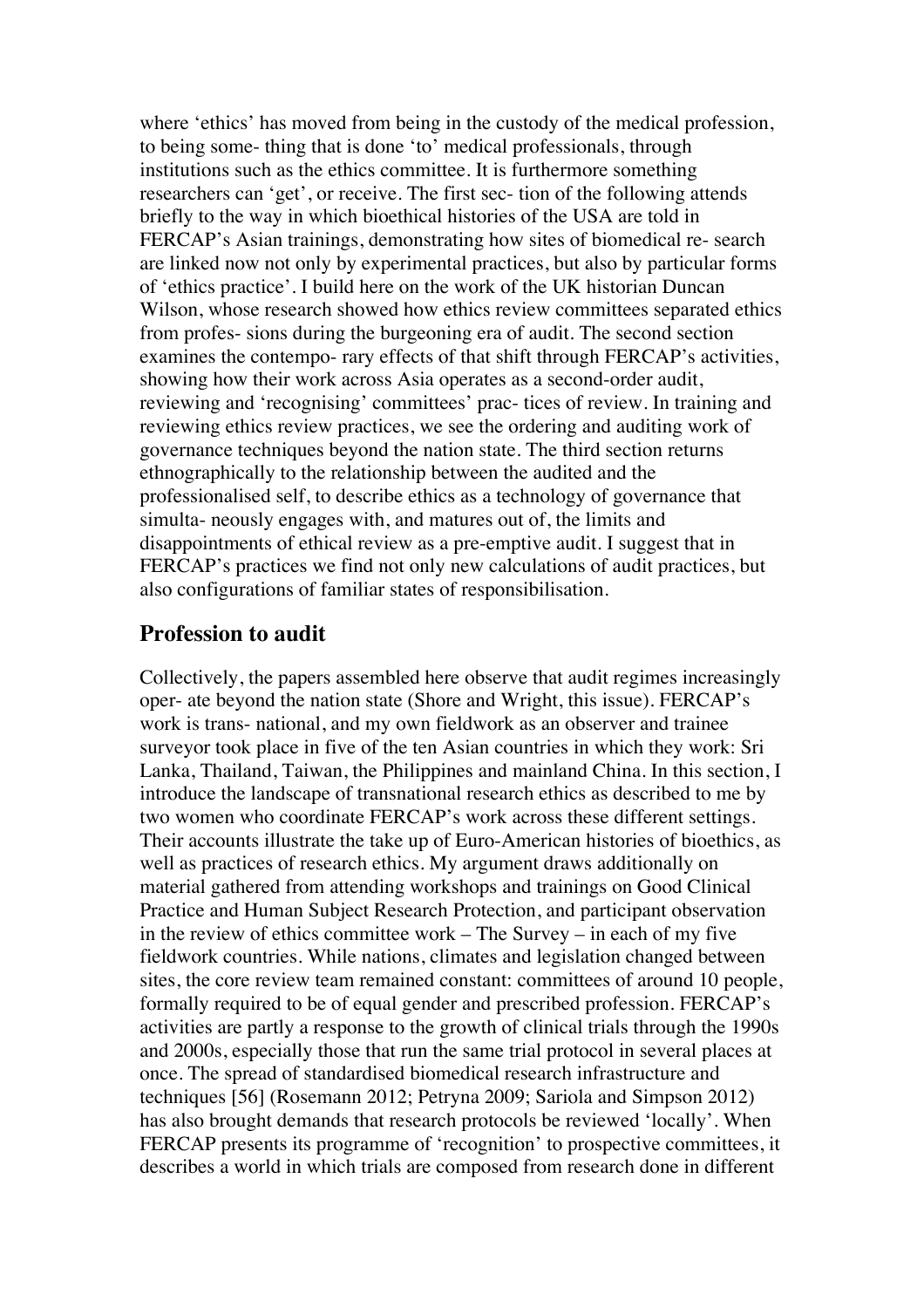parts of the world. 'The same trial being done in Asia, we see it being done in Africa, in the West.' 'No matter where,' they say, 'the concern is about quality of research.' At a cancer centre in southern China, towards the end of my research, I listened as a FERCAP surveyor explained:

Basically we work in an environment where clinical trials are globalizing. In your cancer centre, you're doing some of the global trials. I have visited many coun- tries in Asia. Cancer clinical trials are most frequent and popular, and I see the same design being adopted, one protocol done in different countries all at the same time.

This expansion of multi-sited research has led to multi-sited review processes. Just as the scientific data of multi-sited trials has now become integrated into what it means to produce 'good' science (Douglas-Jones 2012a), so too has ethical review. 'Good sci- ence' is based on both reliable and ethical data.<sup>3</sup> For more than a decade, international collaborative trials have meant that capacitybuilding activities in ethical review have been going on all over the world (Eckstein 2004). They aim at establishing and training committees to perform an ethical review of a research proposal. More recent docu- ments produced by the European Medical Association put the need for 'local' ethics committees more strongly, insisting that a local ethics committee is a prerequisite to a clinical trial taking place at all (EMA 2012). But what drives these demands? The practices of ethical review remain a concern of clinical trial sponsors, for whom the ethics committee 'is an entity over which sponsor auditors have no jurisdiction', mean- ing that 'what is beyond the documentation ... is a complete unknown for the sponsor and their auditors' (Hamadian and Johansen 2010: 17). FERCAP's activities offer a thorough measure of competence for external or distant parties relying on the commit- tee's review (cf. Espeland and Sauder 2009).

Those involved in FERCAP's activities make their own arguments for local capac- ity building in ethical review: Juntra Karbwang, a UK-trained Thai researcher and at that point WHO employee – one of my key interlocutors – is the coordinator and a co-founder of the Strategic Initiative in Developing Capacity in Ethical Review (SIDCER). The initiative was established to help countries help themselves as they es- tablish biomedical research, a process that, in good audit tradition, entails 'helping (monitoring) people help (monitor) themselves' (Strathern 2000: 4). Speaking about the initiative and its intended effects, Juntra commented that 'review has to come from within the country. Rather than use England ... or Geneva, why not harness capacity?' She leverages her position as an experienced Thai researcher against her job and col- leagues in the WHO when speaking about the inadequacy of inequalities in review ca- pacity: 'Why use Geneva [as a reviewer]?', she asks; 'the power stays with them'. At meetings with the WHO in Geneva she questions the assumption that other countries 'don't know how to do review' and asserts that they do. The 'review of review' process she has been instrumental in establishing provides the evidence she needs for this claim.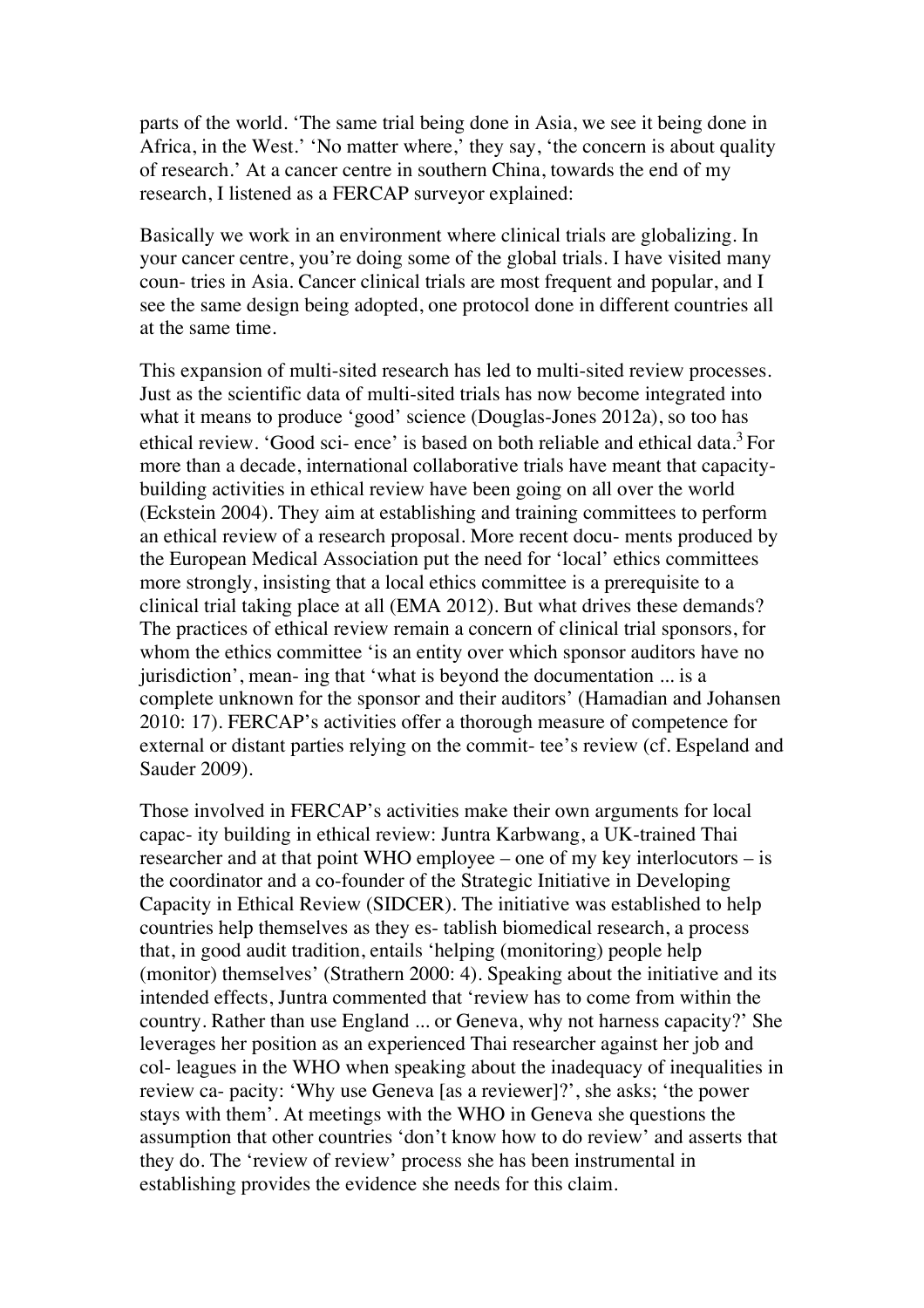[57] Part of my work in understanding FERCAP's activities has been to trace concep- tual and national legacies in the ideas being discussed and practices being taught: tech- niques of accountability achieve efficacy in different ways, they gain different purchases when employed in new places (Kipnis 2008), and they carry parts of their histories with them. One story regularly told in trainings I attended on Human Subject Protection was of the infamous Tuskegee syphilis study in the USA (Reverby 2009). The New York Times first broke this particular story on 29 July 1972, to huge uproar. It revealed that even though an effective cure for syphilis – penicillin – was discovered during the course of the 40-year-long study, researchers did not treat the participating patients. In the aftermath of Tuskegee it was clear to the American public that 'funda- mental questions needed to be asked about the nature of authority assigned to physi- cians' (Wilson 2011: 199). Wilson highlights the comments of Yale-based lawyer Jay Katz, who used Tuskegee to claim that 'doctors possessed no unique expertise that jus- tified making them the sole arbiters of medical ethics'; his suggested remedy was 'more active participation of nonscientists in research decisions' (Katz 1972a: 606 and Katz 1972b: 1, cited in Wilson 2011: 199). Arguments such as this, Wilson suggests, led to a profound shift in the locus of governance over biomedical research: ethics review committees, regarded as external to the research, were seen as better placed to assess the ethics of research than doctors. This 'profound shift' had been building for decades (Stark 2012; Wilson 2012), not least since the Nuremberg Trials after World War II, but a new 'exteriority', to use Wilson's language, marked the burgeoning audits of the 1980s. External review of biomedical research has today taken deep root alongside other audit-based activities that began to flourish in that decade. Sociologist Laura Stark argues that, in the USA, 'the moral authority to decide how to treat research par- ticipants was relocated from professions to the state and reinvested in procedures rather than ethics principles' (2012: 7).

These 'procedures' are the focus of FERCAP's work, although what they do is not based in state policies, as in Stark's work, and is not contained by national borders. Their focus is on building 'capacity' in ethical review across the Asian region. The organisation's coordinator, Cristina, commented that her approach:

has made it possible to operationalize the basic ethical principles of autonomy, beneficence, and justice in the review of health research and translate them into tools, such as checklists and assessment forms to assist the committee members in reviewing protocols, consent forms, and related documents. (Torres 2011: 49, emphasis added)

While FERCAP's trainings are peppered with bioethics stories – a litany of histor- ical examples I became familiar with over the course of research – the trainings also observe and police a distinction between bioethics and research ethics. Members of FERCAP described their encounters with bioethics as 'philosophical' and 'discussion based' and they did not count bioethics classes in 'moral dilemmas' as 'skills', since res- olutions were not the priority. This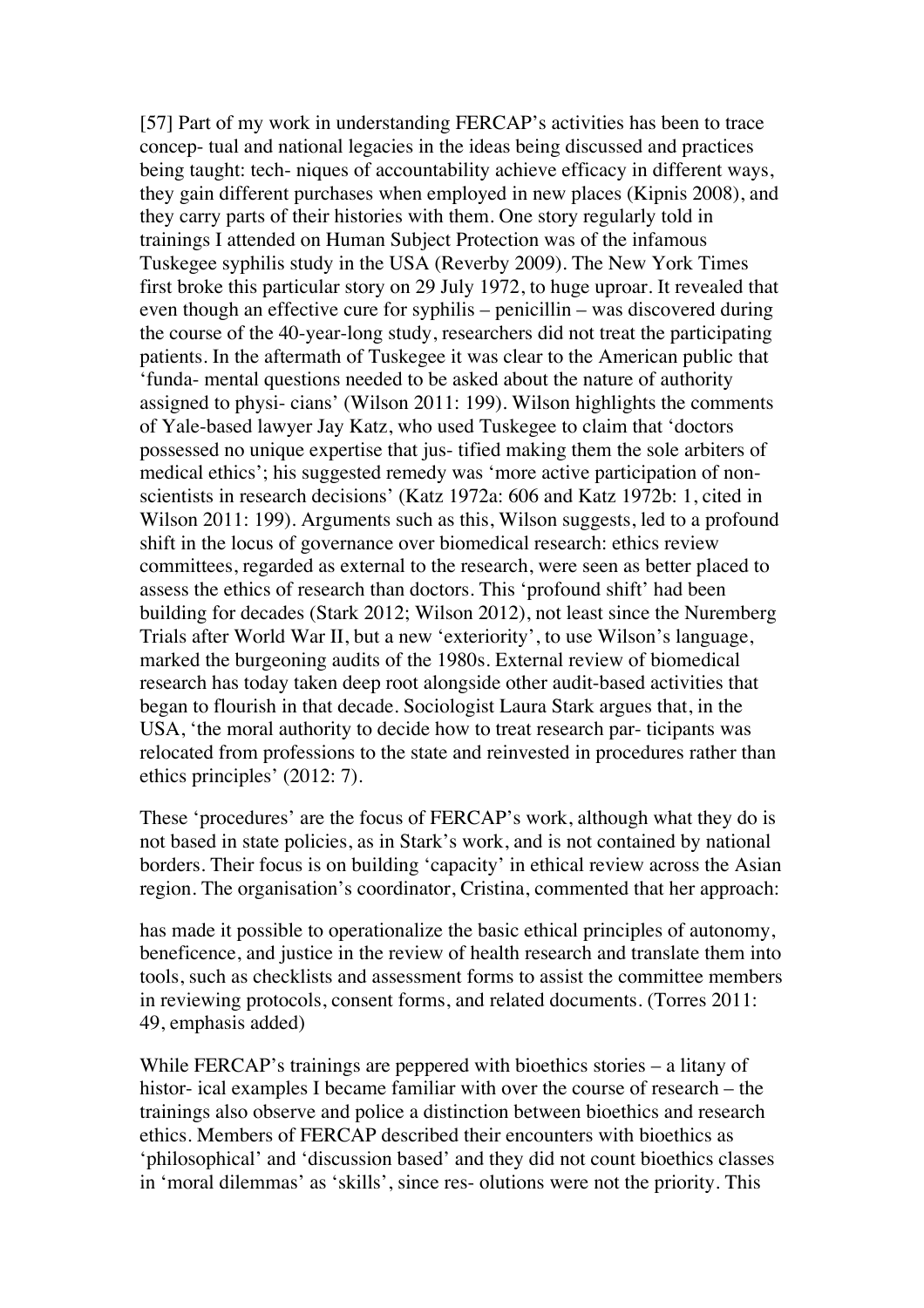contrasted with an emphasis on procedures in FERCAP's approach to research ethics. 'We focus on a system', explained Cristina, 'for us, the guidelines are there and what is more important is to be able to operationalise those guidelines'. Through the enrolment of quality control models and standard operating procedures, ethical review can be described, assessed and evidenced. This activity, in the language of FERCAP, is referred to as The Survey.

[58] Checking and measuring ethical review processes, The Survey focuses on and con- tinues the 'profound shift' of ethics as a form of audit, as distinct from an ethics rooted in the professional.

# **Auditing the audit**

The Survey, as conducted by volunteer members of FERCAP, measures the work of ethical review committees against standards drawn up by a working group of SIDCER, who met in Olympia, Washington in September 2005 to create what is now known as the Recognition Program (SIDCER 2005). FERCAP's Survey implements these stan- dards, marshalling logics of audit to answer the problem perceived by clinical trial sponsors and capacity builders alike: how do you know that an ethics review commit- tee conducts a 'good' review?

The SIDCER Recognition Program is accompanied by a statement that its standards provide the international community with 'a way to measure and provide accountability regarding the quality and effectiveness of ethical review worldwide' (Karbwang Laothavorn 2011: 11). As Jacob and Riles note, '[o]ne of the interesting fea- tures of modern ethics is that it must continually be demonstrated – it must be bureau- cratically evidenced, revealed, documented, enacted, performed' (2007: 181). The authors of the SIDCER standards included directors of quality assurance, internal au- ditors, quality assurance analysts, directors of regulatory affairs, and though the major- ity were from the USA, the group included members from eight different countries. The standards were designed without reference to specific national laws or guidelines, in order to be internationally applicable. FERCAP is therefore able to use them across the ten countries where it works to assess how ethics committees operate, what their assessment criteria are, and how they document and follow-up proposals. However, as Merry remarks, such devices reveal 'a slippage between the political and the techni- cal', as measures are always 'rooted in particular conceptions of problems and theories of responsibility' (2011: S88). Hence, the theory of responsibility that shifted the gov- ernance of medical research from the professions to external review gives rise to a new problem: how to govern the resulting ethics committees?

The Survey is where the theories of responsibility (and accountability) built into this mode of governing are reinterpreted. While the activities that FERCAP surveys would be recognisable to a biomedical or clinical auditor, the way they are carried out might not be. During research, I took part in these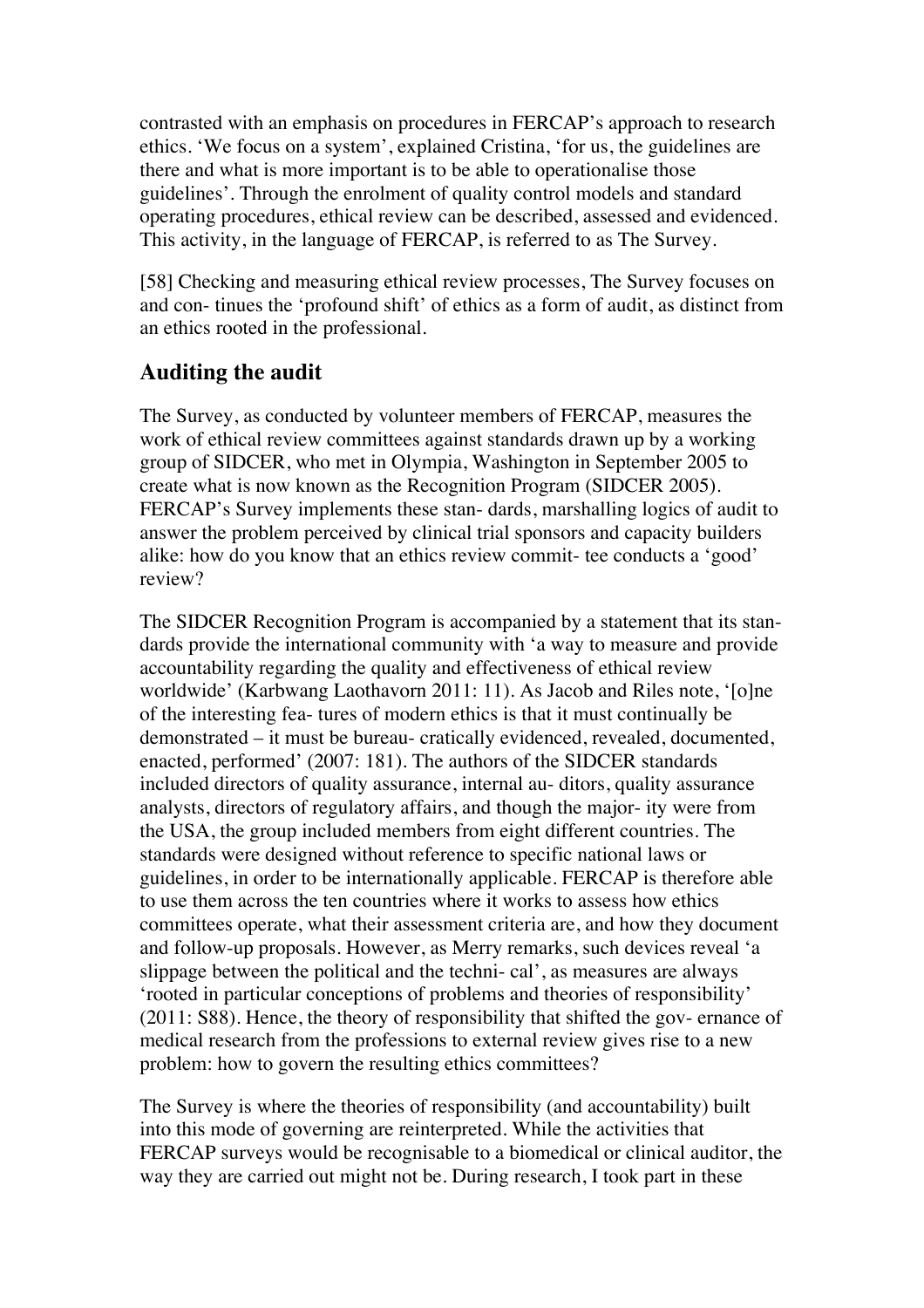activities as an observer-trainee, learning the ropes of surveying in three countries, and discussing future or recent sur- veys in two more. A committee initiates the recognition process by conducting a Self- Assessment, measuring their committee against a checklist of requirements. The survey that follows this is a three-day event, during which a survey team of four to six mem- bers, plus up to 10 local trainees, reviews the reviews made by the committee under study. The survey team selects cases, scrutinises the files and minutes, and examines the continuing review practices of the committee. Survey team members interview committee members, and observe a meeting at which the committee reviews a protocol. The amount of work is vast, but the tone is one of (sometimes strained) conviviality. Unlike an audit process, which might position itself 'as an increasingly private and invisible expert activity' (Power 1994: 26), FERCAP's work is conducted at a point where hospitality meets audit (Douglas-Jones 2012a). The enterprise is founded on a [59] principle of mutual investment: the surveyed may become surveyors in turn, and all surveyors have themselves at some point been surveyed. The standards surveyors hold others to are standards they are held to themselves. Survey days are long, often lasting 12 hours or more. Vast amounts of (excellent) food are eaten. There will be time taken for meals out together, and for seeing sights: historic buildings, parks, museums and palaces. Surveyors are drawn from other parts of the network: international surveyors lend 'objectivity' to the review (Hamadian and Johansen 2010; Douglas-Jones 2012a), while local surveyors provide knowledge of national laws, and sometimes translation. The team are invited – as guests – by the committee under review, and emphasise that they come 'as friends', to learn and to improve both the committee and themselves. Surveyors receive no remuneration for their work and participants – surveyors and sur- veyed – are often actually friends, spending long hours together poring over docu- ments, training others, receiving and giving tours of offices, making presentations with suggestions for improvements. Doing criticism well is difficult, even if one is an invited guest, and the model developed by FERCAP poses questions about the extent to which this is governing-at-a-distance, and about the strange bedfellows made by collaboration and competition (Douglas-Jones 2012a). FERCAP's Survey practices are thus a fusion of a monitoring gaze and a mutualistic, developmental ethos. This begs the question: where is the 'relationship of power between scrutinizer and observed' (Foucault 1977: 200) on which assessment and judgement appear to live? Rather than submitting to being 'objects of information', surveyed committees remain subjects in communication (1977: 200), part subject to, and part conversation partners in the mu- tual establishment and maintenance of SIDCER standards. Through these standards, FERCAP measures how well a committee conforms, and recognises those which do, awarding them a certificate and a cut-glass trophy at the annual November conference. The rapidly growing Recognition Program has assessed more than 120 committees.

One might ask: why has the Recognition Program been so successful? Since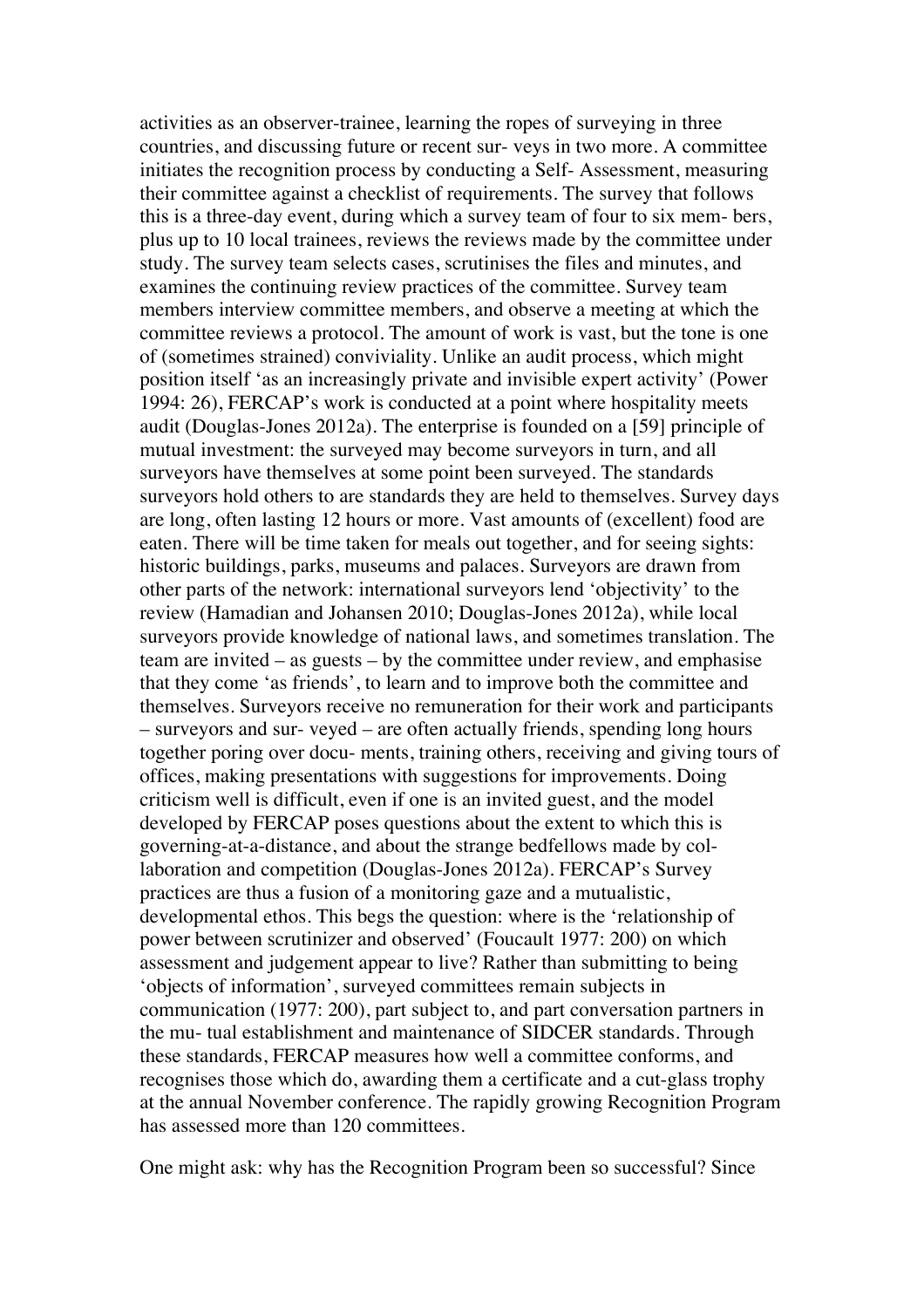the process is entirely voluntary, why do committees submit themselves to evaluation? Are there alternatives? When FERCAP presents its program of 'recognition' to pro- spective member committees, it begins by describing an international research arena in which ensuring the quality of research is paramount. The idea of 'harmonisation' of research protocols, standards and formats across regulatory regimes, which assisted the uptake of Good Clinical Practice (International Conference on Harmonisation 2010; Holden and Demeritt 2008), is extended from protocols and mechanisms of data reporting to ethical review procedures: their alignment ensures trial results are acceptable to regulatory bodies such as the United States Food and Drug Administration (USFDA). Participation in the Recognition Program may help committees to attract in- ternational research in the future: their name will be listed on the FERCAP website, and the ethics committee may display FERCAP's logo on its own website. Sponsors of research are invoked: 'sponsors', committees are told, 'would like to have assurance that the Ethics Committee is compliant with Good Clinical Practice (GCP). If it is not, it becomes GCP deviation, a violation', which can threaten the acceptability of trial data for regulators. While 'local' ethics committees are necessary for sponsors, their members also desire the research that a recognised ethics committee might bring. Adopting an internationally recognised form of governance, even though it is not a reg- ulatory requirement, is suddenly appealing to committees and their institutes for the potential ticket it offers to a global marketplace of trials. As Kipnis would put it, 'seeing like a governing agent in a complex industrial society makes audit an attractive tool' [60] (2008: 286). This statement also applies to committees as governed agents themselves. The responsibility for compliance has shifted 'to the monitored organisation, corpora- tion or country itself' (Merry 2011: S88).

As FERCAP and its activities have grown over the last decade, questions of its le- gitimacy have been raised. If it aims to perform 'rituals of verification' (Power 1997: 1, quoting Douglas 1992), then what rituals count, and whose truth comes to matter? These questions fit with the broader contestation over epistemic authority seen in this issue: who should set standards, and how do global rankers gain their positions? In what ways does the growth of nongovernmental organisations intersect with the growth of ranking and indicators beyond the nation state (Shore and Wright, this issue; Keck and Sikkink 1998; Irwin 2008; Merry 2011)? During my research, researchers, committee members and representatives of Departments of Health across the region asked FERCAP about whether its activities could amount to 'accreditation', felt by many to be an activity that only a state had the authority to bestow. The organisation responded by emphasising that its project was one of 'recognition', not 'accreditation', the former involving supportive capacity building and a developmen- tal, voluntary agenda. The number of committees voluntarily submitting themselves to the process, they argued, was evidence enough of the need for its supportive and constructive work.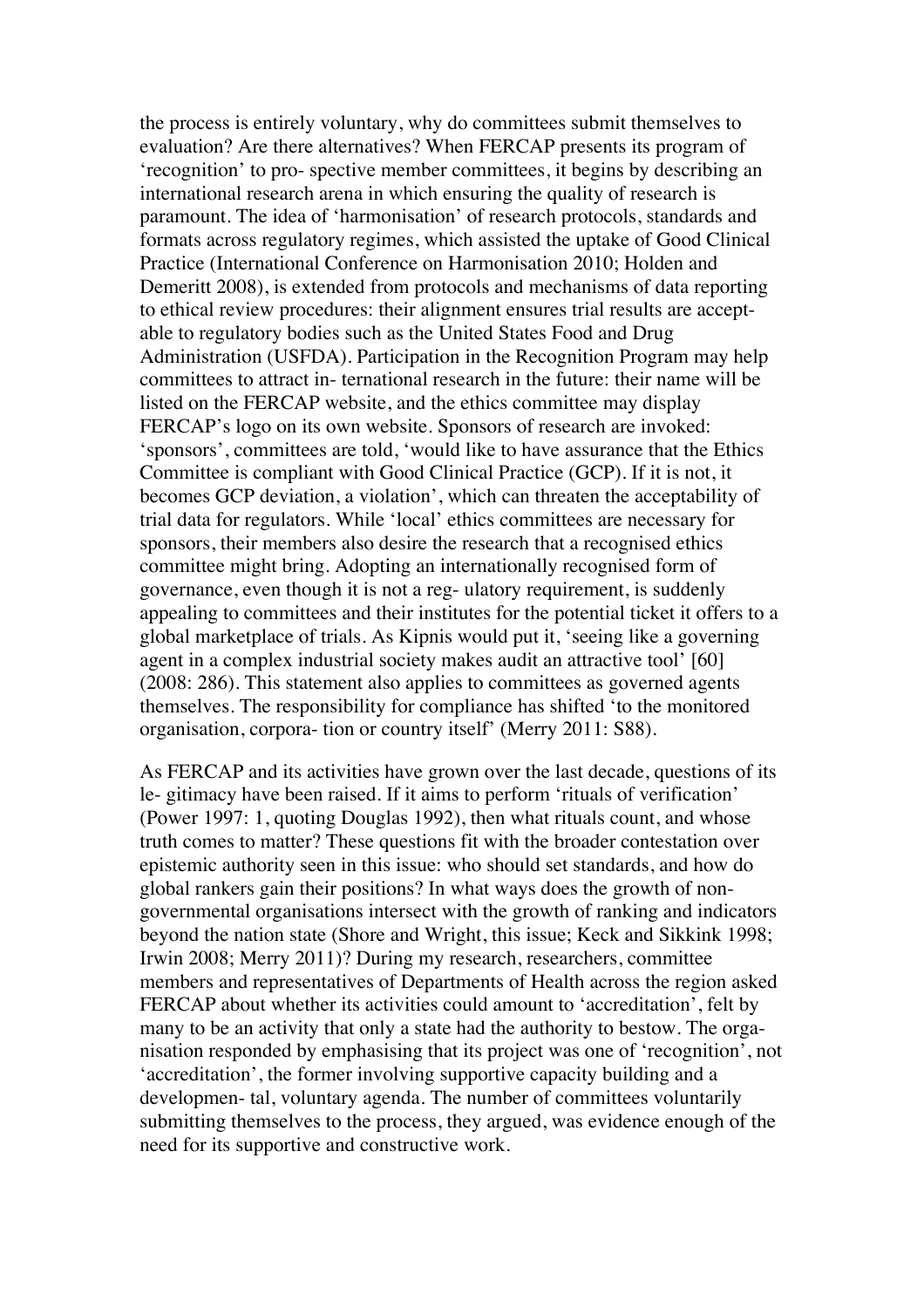In both its friendliness and seriousness, the Survey rests in the shadowy anticipa- tion that European and American drug regulatory authorities will sometimes begin an 'actual' audit of sites in Asia for 'compliance', opening a space of ethical review per- ceived as out of reach to trial sponsor auditors and national drug regulators (Hamadian and Johansen 2010). During my research, an American organisation AAHRPP (the Association for the Accreditation of Human Research Protection Programs Inc.), which explicitly 'accredits' ethics review committees, was beginning to make inroads into what they viewed as the 'Asian market', accrediting a committee in Singapore, as well as committees in China, India, Taiwan and South Korea. In their own language, 'AAHRPP's accreditation standards are becoming the standards of choice around the globe', and for the US-based company, international accreditations serve as 'a reminder that we truly can have one standard for research protections worldwide' (AAHRPP 2012). Leaving aside the universalising ambitions of the form (rather than content) of this mode of doing ethics, what does the presence of AAHRPP make visible?

Since FERCAP describes its work as 'grassroots' and 'bottom up', the contrast its members make with AAHRPP's accreditation process is helpful. While discussing his committee's recognition by FERCAP, Bill, a researcher who served on an ethics com- mittee in Taiwan, commented that FERCAP was a foundation project, that its inten- tion was to 'build capacity, help build up from ground zero', whereas AAHRPP was 'already at the top floor of that skyscraper, the sign of the qualified'. Speaking of his experiences in Taiwan, he commented that 'now that almost all the committees in Taiwan have been recognised by FERCAP, some are trying to shift to AAHRPP. Now that has become the gold standard'. Bill felt that if one committee got AAHRPP accreditation, others felt pressure to get it:

We like competition. If you were independent, and I have AAHRPP or FERCAP and you don't have, people will think your Ethics Committee not good enough, so that's the reason why we have to get more and more. [61] Bill's statement reflects a logic that I saw repeatedly in my interviews, which I tried to unpick with the question 'good enough for what?' Bill's reply was, 'For our thinking, we can say "I've got an international recognition, you know I'm an international level."' And why was this important, I asked? 'For fame!' he exclaimed. It was not just the opinion of others driving committees and their members. Bill himself felt a strong sense of pride. 'I know how it feels', he said. The prospect of acquiring AAHRPP's 'gold seal' was also appealing to recognised committees for reasons of 'continuing improvement'. As one secretary, whose committee was on its way to six years of recognition, put it: 'In my way, I think our committee is just beginning, it is not yet mature.' Similarly, in Pune, India, at the Jehangir Clinical Development Centre, CEO Pathik Divate said of his committee's recent AAHRPP accreditation:

We viewed [it] as the logical step to take our program to the next level – for research participation, standardization and quality. We've also sent a message to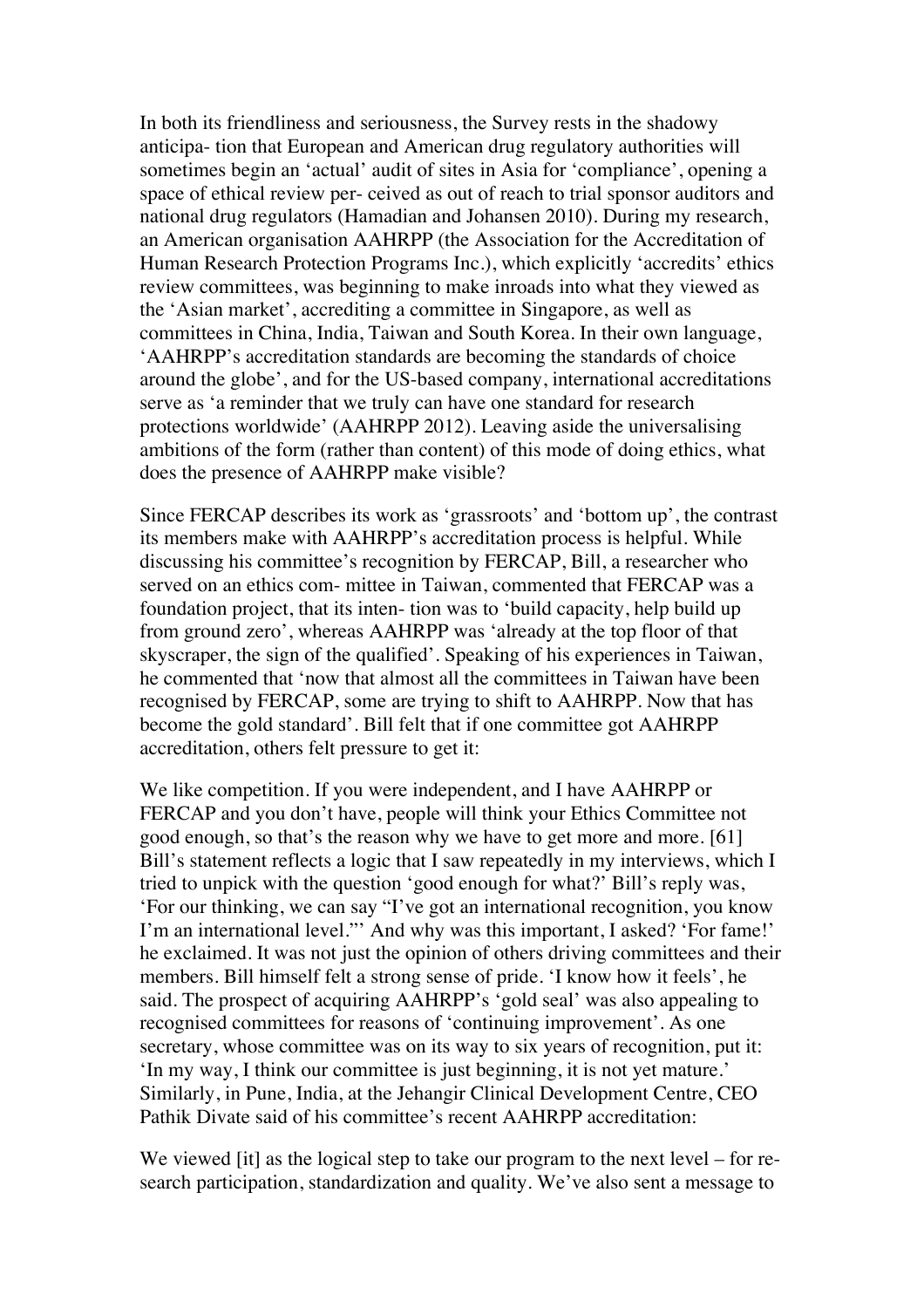the rest of the research institutes [...] If they're serious about clinical research, they should be thinking about AAHRPP accreditation. (AAHRPP 2012)

The Survey appears to be set up along utilitarian lines, affirming the need for eth- ical review to audit biomedical research, and relying on standards to produce a second order audit that reviews the review process. However, its mutualistic, capacity-building orientation distinguishes it from AAHRPP, as do the claims it makes on ethics committee members' professionalism, as I explore below.

## **Audit to professionals**

FERCAP is clearly a measuring organisation, and one of the outcomes of its 'capacity building' is that committees become known to themselves, to one another and to exter- nal others such as sponsors of clinical trials. While FERCAP has no ranked classes of recognition, or 'top 10' committees, it is itself ranked by some of its members as sec- ondary to the US-based AAHRPP. It also provides a measure by which countries can pit themselves against one another by comparing the number of committees recognised: Bhutan has 1, China 44; Taiwan has 23, South Korean 28, and informal competitions arise as a result of recognition as enumeration. But what kinds of subjects is FERCAP geared towards producing? How do people navigate 'interrelations among [its] written plans, official pronouncements, off the record comments and observed so- cial practice' (Kipnis 2008: 285)? One might imagine that alongside this structured au- dit-like recognition of committees, individual exam-based qualifications would also be available, contributing to an ongoing growth in credentialing and accreditation (Brown and Bills 2011). Indeed, credentialing of individuals is a large and lucrative industry for ethical review in the USA through the CIP, the Certified IRB Professional program. Developed by the Boston-based Public Responsibility in Medicine and Research (PRIM&R) in 1999, this credentialing of individuals to sit on ethics committees (known in the USA as Institutional Review Boards, or IRBs) was something FERCAP attempted to emulate in 2008 with their 'Certification for Ethics in Research Profi- ciency', or CERP. Cheaper, available in local languages, and not based solely on US documents, policies and legislation, it was intended to be a way to support and mark out the new ethics professionals. It was not at all successful: as one interviewee [62] recounted for a preliminary meeting in Taipei, Taiwan, 'nobody wanted to take it ... there were more speakers than audience!' This low uptake was repeated across the dif- ferent sites where FERCAP works. I suggest it reveals a different relationship between the bundle of techniques of governance known as audit, and the idea of the profes- sional. There are 'IRB professionals' in certain parts of the world, most prominently the USA, for whom reviewing proposals and running review is their job. For most of FERCAP's members across Asia, however, these roles are voluntary, on top of existing duties as practising clinicians, lawyers and researchers. This makes the invoca- tion of 'the professions' both more interesting and more complicated.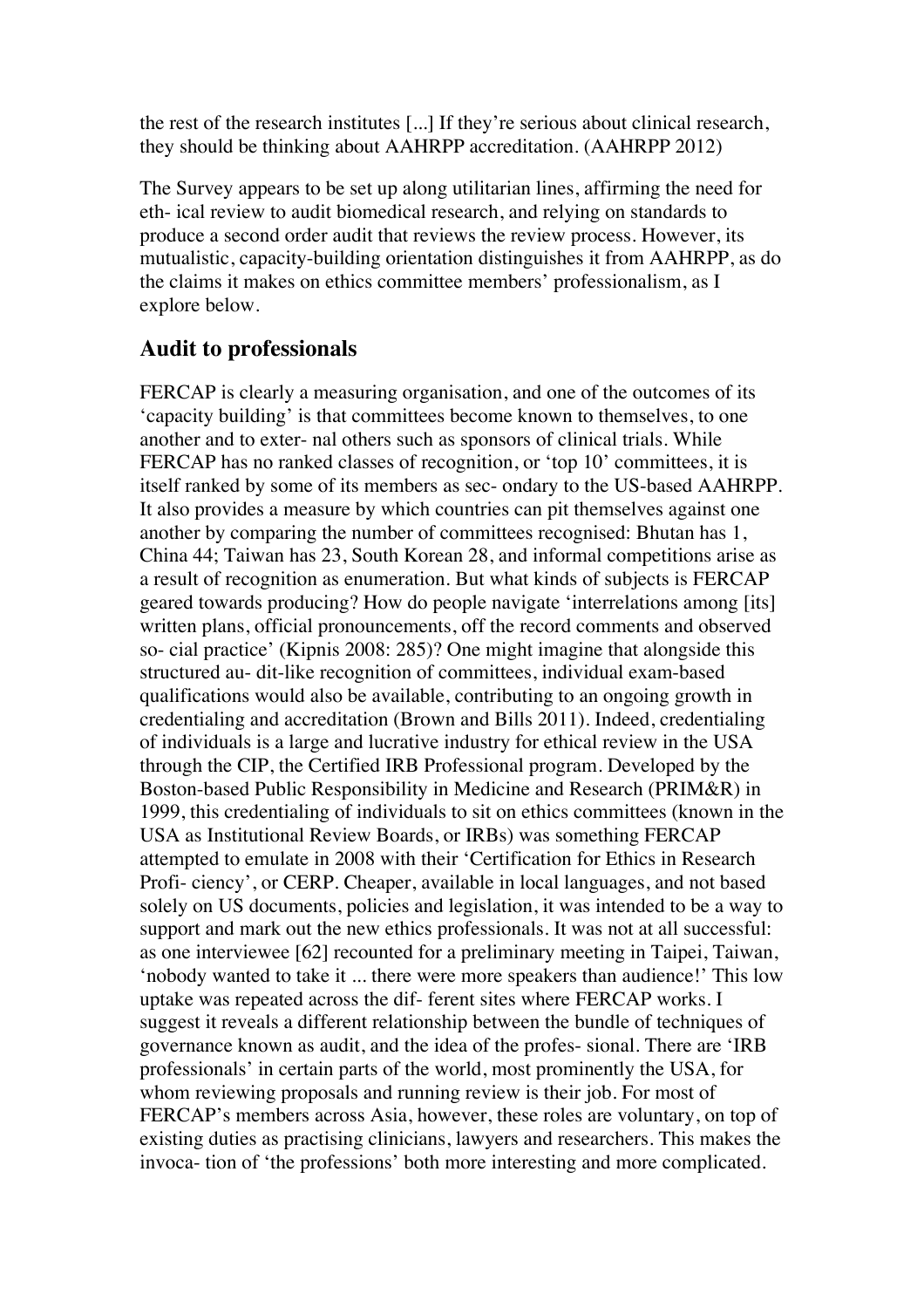While FERCAP's survey work is a network of nascent ethics professionals supporting one another in building committees and writing standard operation procedures, it is also a network of biomedical researchers, since many ethics committee members are practis- ing clinicians themselves. Thus the kind of recommendations for how committee mem- bers should be and behave was not aimed at carving out a separate profession. There was something far more interesting going on.

With their understanding of how committees 'work' across the region, FERCAP's project with ethics committees began to specify, implicitly, the kinds of skills and atti- tudes deemed part of building 'capacity' in ethical review. At a pre-conference training I attended in Chiang Mai, Thailand in 2009, held in a side room of the Imperial Mae Ping Hotel, about 60 people from across the region had convened. They were there to discuss the qualities and responsibilities of the two parties most directly implicated in the management of ethical review committees: Secretaries and Chairpersons. The format focused on the presentation of personal experiences, and drew out qualities of 'integrity and moral rectitude' in the committee members beyond their formal 'role' on the committee. During this session, for example, a Chairperson was described as someone who 'cannot tell people to be ethical if he or she is not ethical'; a Chairperson 'cannot be having an affair. If you are unfaithful to your wife, how can you be faithful to the review process?'

This commensurability between personal and professional ethics is not the professionalisation of 'best practice, training standards and public responsibilities' de- scribed by medical anthropologist Kleinman (2010) in contemporary China. Nor is it a 'loop through which professionals demonstrate (to other professionals) their adher- ence to standards' (Strathern 2000: 292). FERCAP's professional is also not immedi- ately recognisable as the 'self managing individual' who 'renders themselves auditable' (Shore and Wright 2000: 57). It is perhaps not even best described as 'profes- sionalism' in the classic Weberian sense of separating the institutional role from the self. Rather than developing a fully-fledged persona as ethics professionals, FERCAP mem- bers are encouraged to understand ethics through a personal transformation. In this they resemble perhaps more closely the 'romantic' rather than the 'utilitarian' ethic of Pels's argument (2000). They were supported in taking up a 'duty'-based ethics that is compatible, in the words of FERCAP's coordinator, with 'the East Asian setting that is clearly steeped in the Confucian tradition of beneficent governance and grounded in the Buddhist principle of selflessness' (Torres 2011: 48).

I also observed counter narratives to regulation through ethical review in stories that narrated committee members' own attitudinal shifts. One member told me that her involvement with ethical review began when she volunteered. 'It was in me al- ready', she said, 'being involved in IRBs just made it come out stronger.' Similarly, during a Good Clinical Practice session in Bangkok, I had been discussing with a Thai [63] committee member, Cathy, the difficulties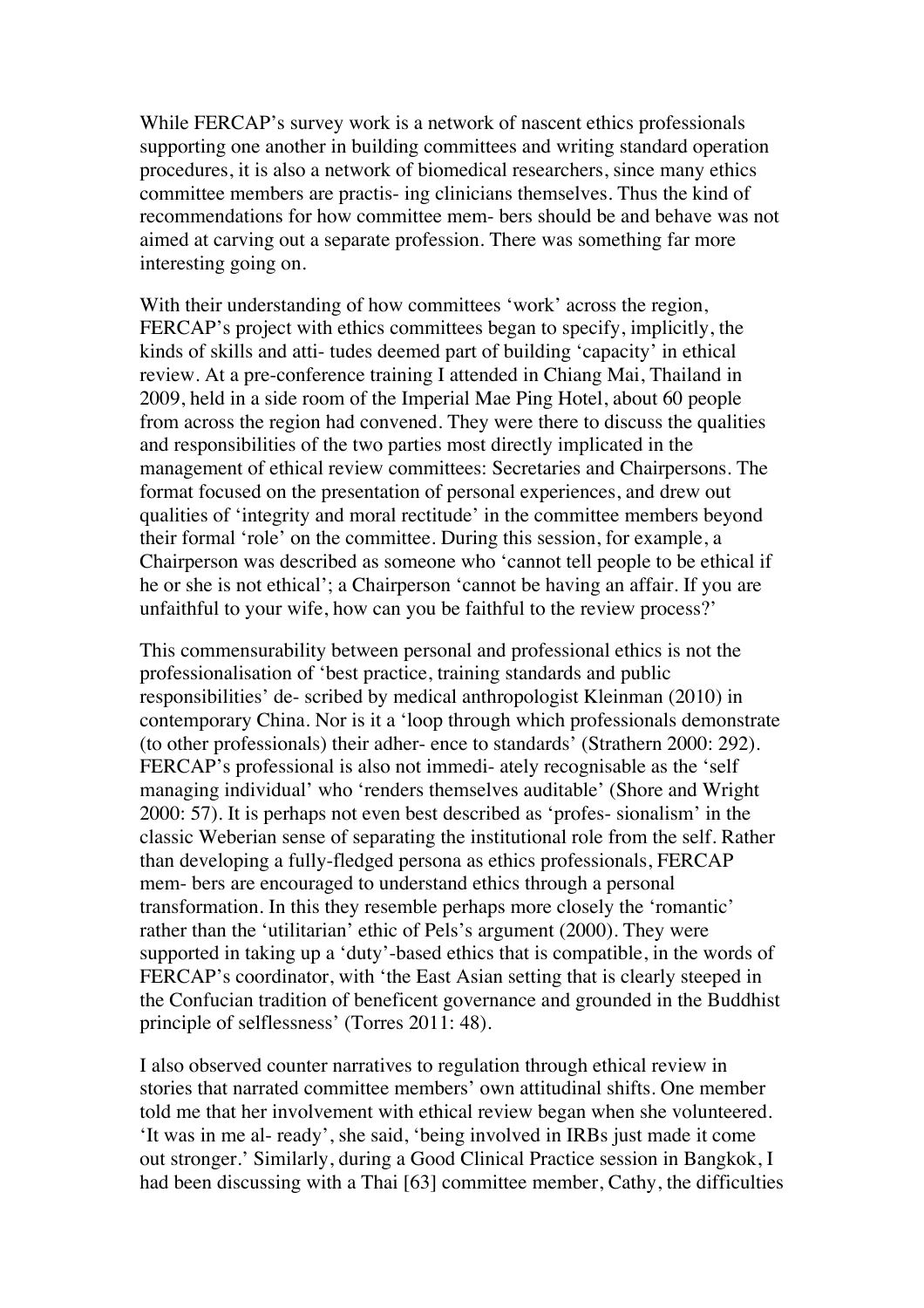her committee had experienced in implementing 'standardisation'. Cathy pointed out something she thought I hadn't quite grasped, as I struggled to reconcile the priorities presented in the training. 'No rule can write it all', she said simply. 'Regulators cannot do what integrity and the culture of a faculty can do.' She hoped people would first recognise that rules exist, and then attend courses to learn more about doing research well, but ethics would only be effective, she thought, when people 'become ethical not just in their rules but in their life and mind', in a dialogical engagement beyond individualism (Laidlaw 2013). Such an attitude fits poorly with calculation, even if it resonates clearly with self-management and responsibilisation. Since those who run ethical review commit- tees are themselves biomedical researchers, FERCAP hopes they will in turn convey these transformed attitudes to their colleagues and fellow researchers at their institutions.

The mismatch between regulation and 'integrity' that Cathy pointed to highlights a tension that surfaced at the organisation's annual conferences in 2010 and 2011 (Douglas-Jones 2012b). Medical and institutional frustrations with proceduralised ethics have, in the USA, given rise to a renaissance of the idea of the professional, de- spite ongoing reference in trainings to the failures of professional ethics and the back- drop of research scandals from which 'external' ethical review draws its legitimacy (Taylor 2007). In 2004, medical researchers in Canada drew on William Sullivan's research to support their view that '[n]either economic incentives nor technology nor administrative control has proved an effective surrogate for the commitment to integrity evoked in the ideal of professionalism' (Sullivan 1995: 16, cited in Cruess et al. 2002). This statement emerged from decades of experimentation with ethical review and associated accreditation in North America, where complaints are raised that 'there is little direct, measurable evidence that the heightened burden [of review] actually increases the effectiveness of protecting human subjects, or improves the quality of the research itself' (Koski 2011). At the FERCAP annual conferences, the absence of 'evidence' for the effectiveness of ethical review actually brings something else to the fore:

[W]e simply have to say, 'All right, we're really talking about integrity, integrity is what we're falling back on in hope that that's what is actually going to protect human subjects' [...] Not a committee, not regulations. (Koski 2011: np)

The intersection of interest in 'integrity' between members of FERCAP and American medical researchers is, I suggest, not coincidental, but care must be taken in reading the significance and implications of the overlap.

## **Conclusion**

Building on Pels' arguments for the status of ethics in anthropology, I suggest that what FERCAP struggles to hold steady is the relationship between a romantic ethic, in which people act on principles, and a utilitarian ethic, now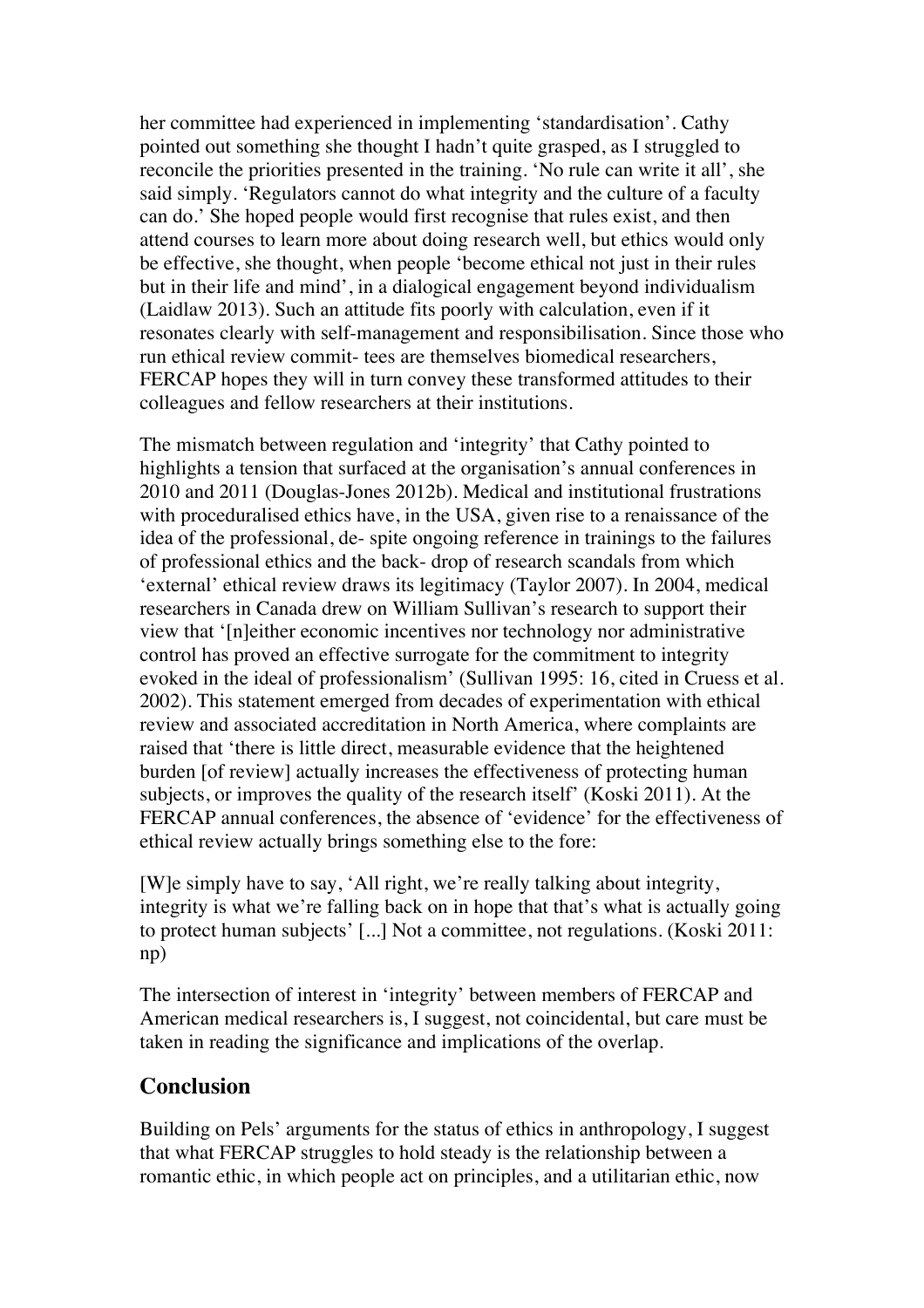bundled into review pro- cesses, procedures and second-order audits that come to operate as rankings. Within this latter utilitarian framework, which FERCAP advances and supports, something that resembles Pels' romantic ethic seems to re-emerge in the face of dissatisfaction with [64] ethics-as-audit. North American advocacy for a return to governance through the pro- fessions and professionalism is reaching FERCAP's conferences (Douglas-Jones 2012b), yet these conferences themselves exist because of review, a practice that emerges from the assumption that locating ethics in the professions was not enough (Wilson 2011). When FERCAP members articulate their interest in personal and pro- fessional integrity, when they take their involvement with ethics as a way of living and reject the figure of the credentialised IRB professional, they nonetheless still do so within the framework of a desire for recognition, and of regional competition for clin- ical trials. The ethical professional selves they invoke may reference familiar ideals of legibility or self-management, but also other disciplined and cultivated characteristics such as duty, filiality or faithfulness (see also Kipnis 2011). This is not therefore a story of inevitability, or of a 'global' form (such as ethical review) assimilating 'local' envi- ronments of research practice and governance (Collier and Ong 2005: 11).

Mechanisms of research ethics are a historically specific response to the kinds of public scandals that left the idea of professional integrity empty and inadequate as a moderator of medical research. Ethics committees themselves developed out of crises in the contract between biomedicine and the state (Hedgecoe 2009; Wilson 2011 for the UK; Stark 2012 for the USA), emerging at a time when mechanisms of accountabil- ity looked like audit processes. This article demonstrates how the legacies of such forms of governance, which have been worked into the operation of the clinical trials industry, are evident in the expansion of clinical trial infrastructure into Asia. With bio- medical research come ethics committees, and with ethics committees come FERCAP's second-order reviews. As an anticipatory mode of governance, such review makes its assessments prior to anything taking place (Strathern 2000: 295; Amit 1996). One might also say that the establishment of ethics committees in some of FERCAP's participating countries is itself anticipatory. Many committees that participate in FERCAP's Recog- nition Program are intensely proud of what they see as their initiative, having neither been forced into being by public scandals or government pressure, nor otherwise obli- gated to seek FERCAP's recognition or AAHRPP's accreditation. This voluntarism itself has effects: the measure and recognition of FERCAP does not function as a national indicator, and is not in the hands of any government, even if it functions as an indicator that committee members themselves use to compare nations. The (often hard won) cut glass trophies that sit in ethics committee offices across Asia, denoting Survey recognition, represent prestige within a growing economy of accreditation for ethical review. I have therefore sought to make visible this tussle over what counts as ethics, a topic of increasing concern to anthropologically inclined minds (Lambek 2010; Laidlaw 2013). In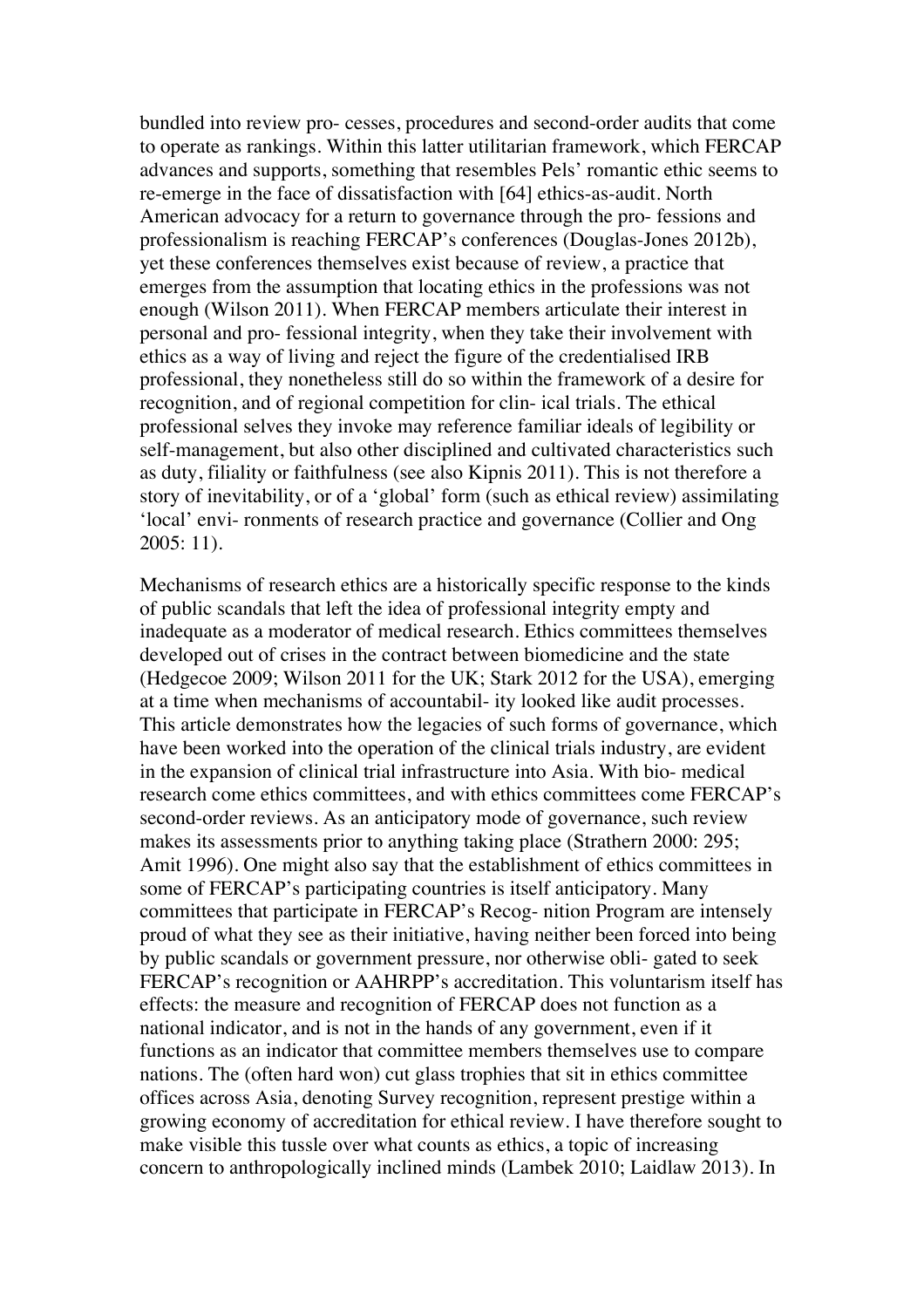this paper, the question plays out through the simultaneous de- sire of my interviewees for utilitarian accreditation and romantic professionals with integrity. FERCAP's work challenges what it means to do a 'good' ethical review, and how this current form of doing ethics in biomedical research is itself to be recognised as ethical.

1 Research ethics committee or just ethics committee (EC) is the shorthand used most frequently in FERCAP's presentations; IRB is used more by American commentators and countries that orient their ethics review procedures towards the American model. In this text, I refer to ethics committees.

2 ESRC Grant Number RES-062-23-0215.

3 This argument nods to Stark's acute observation that ethics committees, or in her US context, IRBs, 'are consequential because they affect how researchers go about creating knowledge – and, as a result, the kinds of things that are knowable' (2011: 234).

#### References

Amit, V. 1996. 'The insidiousness of bureaucratic banalities: some implications for anthropological fieldwork', Paper presented to IV EASA Workshop 1996.

Association for the Accreditation of Human Research Protection Programs, Inc. (AAHRPP) 2012. 'Two more earn AAHRPP Accreditation: Major Clinical Research Center in India and CRO in U.S.', AAHRPP Web Document Library (http://www.aahrpp.org/apply/webdocument-library/ major-clinical-research-center-in-india-and-cro-in-u-s-) Accessed 14 October 2014.

Brown, D. and D. Bills 2011. 'An overture for the sociology of credentialing: empirical, theoretical and moral considerations', Research in Social Stratification and Mobility 29: 133– 8.

Campbell, C. 1987. The romantic ethic and the spirit of modern consumerism. Oxford: Blackwell.

Collier, S. J. and A. Ong 2005. Global assemblages, anthropological problems, in A. Ong and S. J. Collier (eds.), Global assemblages: technology, politics, and ethics as anthropological problems, 3–21. Malden, MA: Blackwell.

Cruess, S. R., S. Johnston and R. L. Cruess 2002. 'Professionalism for medicine: opportunities and obligations', The Medical Journal of Australia 177: 208–11.Douglas, M. 1992. Risk and blame: essays in cultural theory. London: Routledge.

Douglas-Jones, R. 2012a. Locating ethics. Capacity building, ethics review and research governance across Asia. PhD thesis, Durham University, UK.

Douglas-Jones, R. 2012b. 'A single broken thread: integrity, trust and accountability in Asian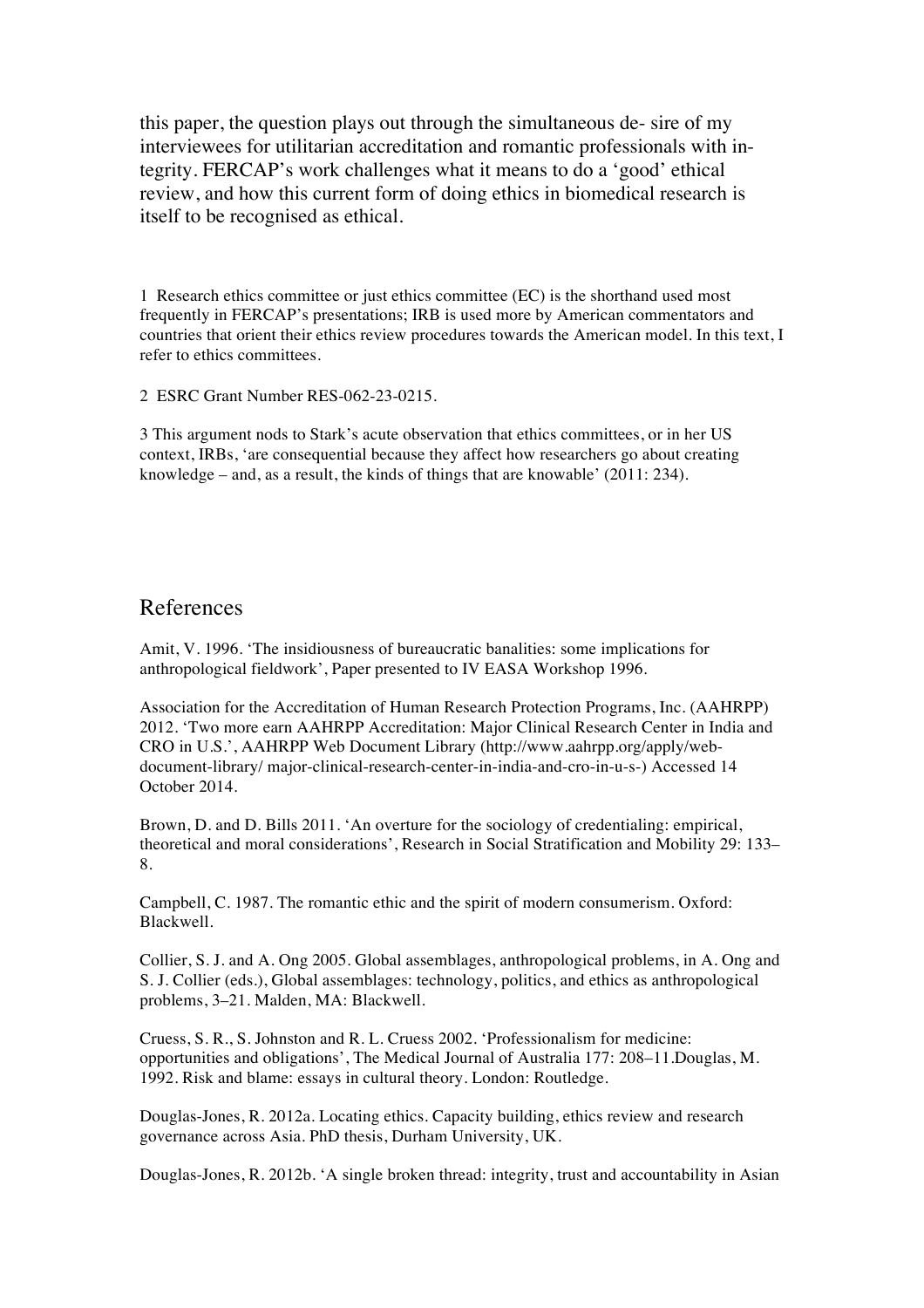ethics review committees', Durham Anthropology Journal 18: 13–27.

Eckstein, S. 2004. 'Efforts to build capacity in research ethics: an overview', Science and Development Network Policy Briefs, Middle East and North Africa (http://www.scidev.net/en/middle-east- and-north-africa/policy-briefs/efforts-to-buildcapacity-in-research-ethics-an-ov.html) Accessed 1 September 2014.

EMA (European Medicines Agency) 2012. Reflection Paper on Ethical and GCP aspects of clinical trials of medicinal products for human use conducted outside of the EU/EEA and submitted in marketing authorisation applications to the EU Regulatory Authorities. EMA/121340/2011.

Espeland, W. N. and M. Sauder 2009. '"Rankings and diversity": tight coupling and organizational change', American Sociological Review 74(1): 63–82.

Exworthy, M. and S. Halford (eds.) 1999. Professionals and the new managerialism in the public sector. Buckingham: Open University Press.

Foucault, M. 1977. Discipline and punish. London: Penguin.

Hamadian, L. and A. K. Johansen 2010. 'Reviewing the ethical reviewers: the SIDCER/FERCAP expe-rience', in FERCAP @10. FERCAP: Bangkok.

Hedgecoe, A. 2009. '"A form of practical machinery": the origins of research ethics committees in the UK,  $1967-1972$ ', Medical History 53: 331–50.

Holden, K. and D. Demeritt 2008. 'Democratising science? The politics of promoting biomedicine in Singapore's developmental state', Environment and Planning D: Society and Space 26: 68–86.

International Conference on Harmonisation 2010. ICH 20th Anniversary Value Benefits of ICH to Drug Regulatory Authorities – Advancing Harmonization for Better Health. Geneva: ICH Secretariat (http://www.ich.org/fileadmin/Public\_Web\_Site/News\_room/C\_Publications/ICH\_20\_anniversary\_Value\_Benefits\_of\_ICH\_for\_Regulators.pdf) Accessed 10 Septem- ber 2014.

Irwin, A. 2008. STS perspectives on scientific governance, in E. J. Hackett, O. Amsterdamska, M. Lynch and J. Wajcman (eds.), Handbook of science and technology studies, 3rd edn, 583–609. Cambridge, MA: MIT Press.

Jacob, M. A. and A. Riles 2007. 'The new bureaucracies of virtue: Introduction', PoLAR: Political and Legal Anthropology Review 30: 181–91.

Jensen, C. B. and B. R. Winthereik 2013. Monitoring movements in development aid: recursive partnerships and infrastructures. Boston, MA: MIT Press.

Karbwang-Laothavorn, J. 2011. SIDCER @ 10, in C. E. Torres and A. M. Navarro (eds.),

FERCAP@10: In commemoration of a decade of capacity building in ethical health research in the Asia-Pacific Region, 11–16. Pathumthani: Forum for Ethics Review Committees in the Asian and Western Pacific Region.

Katz, J. 1972a. 'Who is to keep guard over the guardians themselves?', Fertility and Sterility 23: 604–9.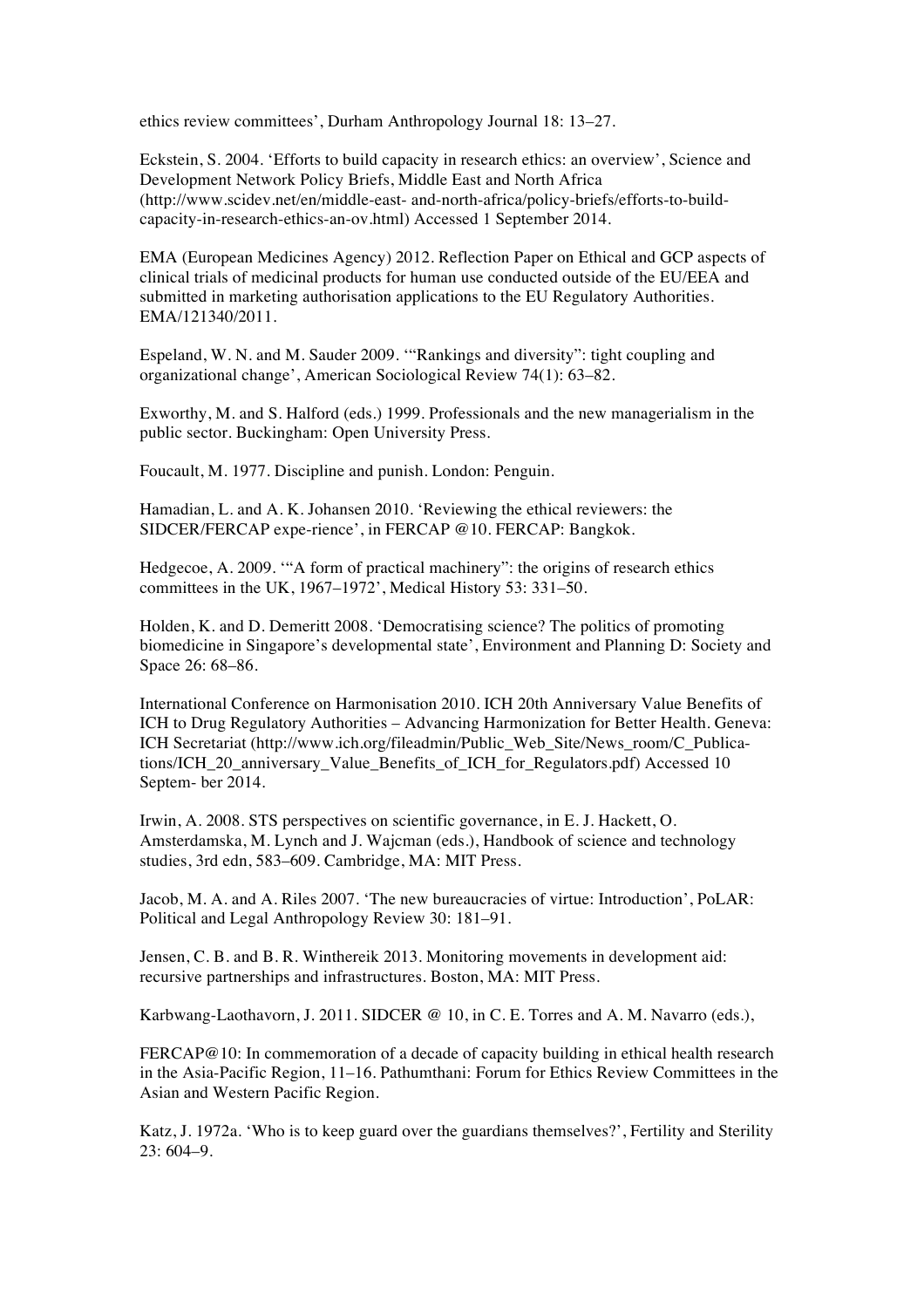Katz, J. 1972b. Experiments with human beings. New York: Russell Sage Foundation.Keck, M. E. and K. Sikkink 1998. Activists beyond borders: advocacy networks in international politics. Ithaca, NY: Cornell University Press.

Kipnis, A. B. 2008. 'Audit cultures: neoliberal governmentality, socialist legacy, or technologies of governing?', American Ethnologist 35: 275–89.

Kleinman, A. 2010. 'Remaking the moral person in China: implications for health', The Lancet 375(9720): 1074–5.

Koski, G. 2011. Human research subject protection: a time of reflection, renewal and reform? No – It's time to redesign! Oral webinar presentation for Institutional Review Board Services, Saskatchewan (http://xtalks.com/xto451irbservices.ashx) Accessed 10 September 2014.

Laidlaw, J. 2013. The subject of virtue: an anthropology of ethics and freedom. Cambridge: Cambridge University Press.

Lambek, M. 2010. Ordinary ethics: anthropology, language and action. New York: Fordham University Press.

Merry, S. E. 2011. 'Measuring the world: indicators, human rights and global governance: with a comment by John M Conley', Current Anthropology 52: S83–S95.

Pels, P. 1999. 'Professions of duplexity: a prehistory of ethical codes in anthropology', Current Anthropology 40: 101–36.

Pels, P. 2000. 'The trickster's dilemma: ethics and the technologies of the anthropological self', in M. Strathern (ed.), Audit cultures: anthropological studies in accountability, ethics and the academy, 135–72. London: Routledge.

Petryna, A. 2009. When experiments travel: clinical trials and the global search for human subjects. Princeton, NJ: Princeton University Press.

Power, M. 1994. The audit explosion. London: Demos.

Power, M. 1997. The audit society: rituals of verification. Oxford: Oxford University Press.

Reverby, S. M. 2009. Examining Tuskegee: the infamous syphilis study and its legacy. Chapel Hill: University of North Carolina Press.

Rosemann, A. 2012. Multi-polar technoscience: clinical science collaborations in a changing world system. PhD thesis, University of Sussex.

Sariola, S. and B. Simpson 2012. 'Blinding authority: randomized clinical trials and the production of global scientific knowledge in contemporary Sri Lanka', Science, Technology & Human Values 37: 555–75.

Shore, C. and S. Wright 2000. Coercive accountability: the rise of audit culture in higher education, in M. Strathern (ed.), Audit cultures: anthropological studies in accountability, ethics and the academy, 57–90. London: Routledge.

Stark, L. 2011. Meetings by the minute(s): how documents create decisions for Institutional Review Boards, in C. Camic, N. Gross and M. Lamont (eds.), *Social knowledge in the making,* 233–56. Chicago, IL: Chicago University Press.